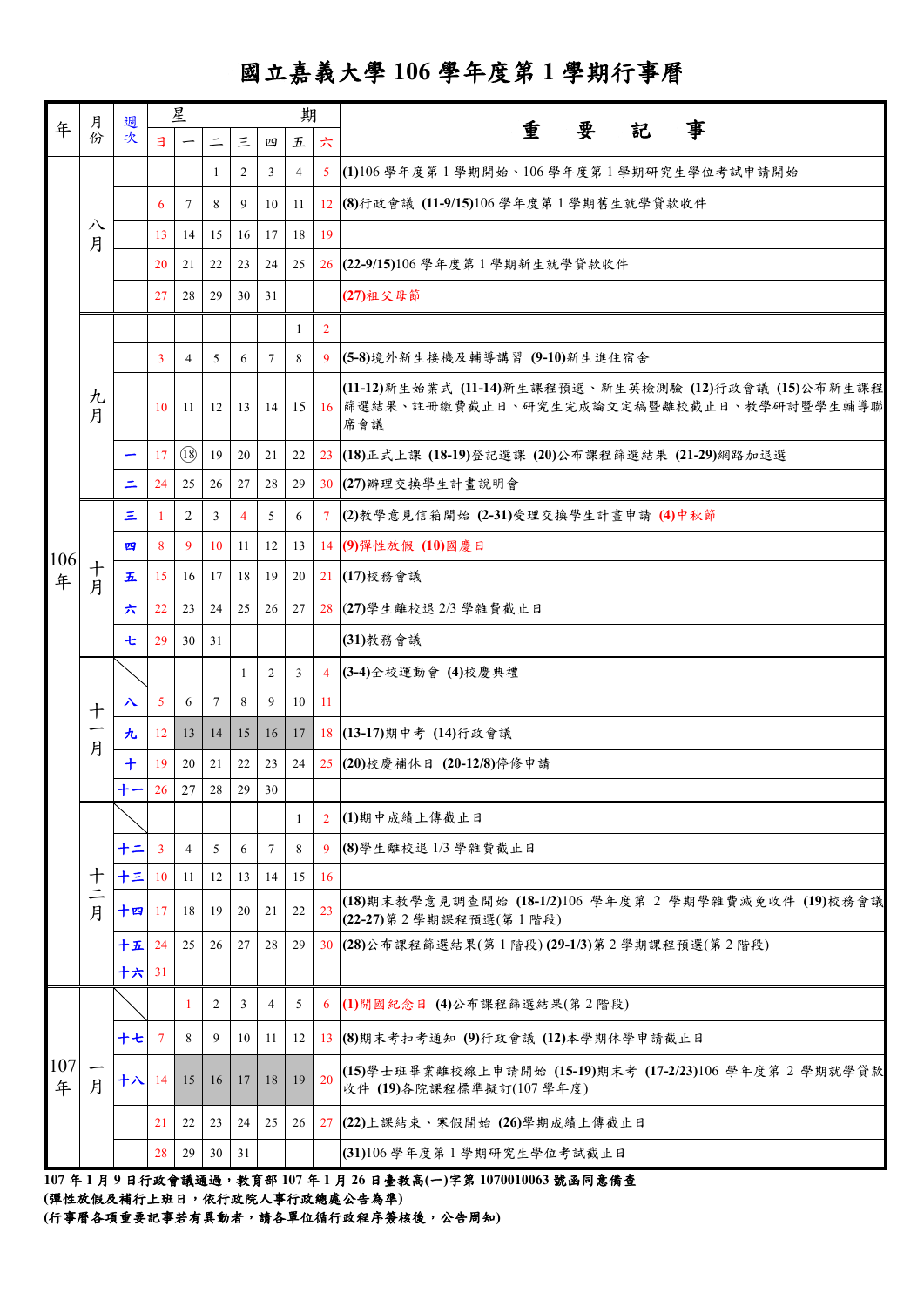## 國立嘉義大學 **106** 學年度第 **2** 學期行事曆

|          | 月<br>份        | 週<br>文               |                | 星              |              |          |                | 期              |                |                                                               |
|----------|---------------|----------------------|----------------|----------------|--------------|----------|----------------|----------------|----------------|---------------------------------------------------------------|
| 年        |               |                      | $\mathbf{H}$   |                | $\equiv$     | $\equiv$ | 四              | 五              | 六              | 事<br>重<br>要<br>記                                              |
|          |               |                      |                |                |              |          | -1             | $\overline{2}$ | $\overline{3}$ | (1)106學年度第2學期開始、106學年度第2學期研究生學位考試申請開始                         |
|          |               |                      | $\overline{4}$ | 5              | 6            | 7        | 8              | 9              | 10             |                                                               |
|          | $\equiv$<br>月 |                      | 11             | 12             | 13           | 14       | 15             | 16             | 17             | (13)行政會議 (15)除夕 (16-20)春節                                     |
|          |               |                      | 18             | 19             | 20           | 21       | 22             | 23             | 24             | (23)註冊繳費截止日、研究生完成學位論文定稿暨離校截止日、教學研討暨學生輔導聯席<br>會議               |
|          |               |                      | 25             | 26             | 27           | 28       |                |                |                | (26)正式上課 (26-27)登記選課 (28)和平紀念日                                |
|          |               |                      |                |                |              |          | -1             | $\overline{2}$ | $\mathbf{3}$   | (1)公布課程篩選結果 (1-30)受理交換學生計畫申請 (2-9)網路加退選                       |
|          |               | ᆖ                    | $\overline{4}$ | 5              | 6            | 7        | 8              | 9              |                | 10 (7) 辨理交换學生計畫說明會                                            |
|          | 三月            | Ξ                    | -11            | 12             | 13           | 14       | 15             | 16             | 17             | (12)教學意見信箱開始 (12-16)轉系申請                                      |
|          |               | 四                    | 18             | 19             | 20           | 21       | 22             | 23             | 24             | (20)校務會議                                                      |
|          |               | 五                    | 25             | 26             | 27           | 28       | 29             | 30             | 31             |                                                               |
|          |               | 六                    | $\mathbf{1}$   | 2              | 3            | 4        | $\mathfrak{S}$ | 6              | $\overline{7}$ | (2-3)校外研習活動 (4)兒童節 (5)民族掃墓節 (6)學生離校退 2/3 學雜費截止日(順延至 4/9<br>止) |
|          |               | t                    | 8              | 9              | 10           | 11       | 12             | 13             | 14             | (10)行政會議                                                      |
|          | 四<br>月        | 八                    | 15             | 16             | 17           | 18       | 19             | 20             | 21             |                                                               |
|          |               | 九                    | 22             | 23             | 24           | 25       | 26             | 27             | 28             | (23-27)期中考                                                    |
| 107<br>年 |               | $\ddot{\phantom{1}}$ | 29             | 30             |              |          |                |                |                | (30-5/18)停修申請                                                 |
|          | 五<br>月        |                      |                |                | $\mathbf{1}$ | 2        | $\overline{3}$ | $\overline{4}$ | 5 <sup>5</sup> | (1)教務會議                                                       |
|          |               | $+-$                 | 6              | $\tau$         | 8            | 9        | 10             | 11             |                | 12 (8)行政會議 (9)嘉大職涯日 (11)期中成績上傳截止日                             |
|          |               | 十二                   | 13             | 14             | 15           | 16       | 17             | 18             | 19             | (18)學生離校退1/3 學雜費截止日                                           |
|          |               | 十三                   |                | $20 \quad 21$  | 22           | 23       |                |                |                | 24 25 26 (21-25)輔系、雙主修申請                                      |
|          |               | 十四 27                |                | 28             | 29           | 30       | 31             |                |                | (28)期末教學意見調查開始 (28-6/29)107學年度第1學期學雜費減免收件                     |
|          |               |                      |                |                |              |          |                | 1              | $\overline{2}$ | (1-6)次學年第1學期課程預選(第1階段)                                        |
|          |               | 十五                   | $\overline{3}$ | $\overline{4}$ | 5            | 6        | $\tau$         | 8              | 9              | (7)公布第1階段預選篩選結果 (8-13)次學年第1學期課程預選(第2階段)(9)畢業典禮                |
|          | 六月            | 十六 10                |                | 11             | 12           | 13       | 14             | 15             |                | 16 (14)公布第2階段預選篩選結果                                           |
|          |               | 十七 17                |                | 18             | 19           | 20       | 21             | 22             |                | 23 (18)端午節 (19)期末考扣考通知、校務會議 (22)本學期休學申請截止日                    |
|          |               | 十八                   | 24             | 25             | 26           | 27       | 28             | 29             |                | 30 (25)學士班畢業離校線上申請開始 (25-29)期末考                               |
|          |               |                      | -1             | 2              | 3            | 4        | 5              | 6              | $\tau$         | (2)上課結束、暑假開始 (6)本學期學期成績上傳截止日                                  |
|          |               |                      | 8              | 9              | 10           | 11       | 12             | 13             |                | 14 (9)暑修開始 (10)行政會議                                           |
|          | 七<br>月        |                      | 15             | 16             | 17           | 18       | 19             | 20             | 21             |                                                               |
|          |               |                      | 22             | 23             | 24           | 25       | 26             | 27             | 28             |                                                               |
|          |               |                      | 29             | 30             | 31           |          |                |                |                | (31)106學年度第2學期研究生學位考試截止日                                      |

**107** 年 **1** 月 **9** 日行政會議通過,教育部 **107** 年 **1** 月 **26** 日臺教高**(**一**)**字第 **1070010063** 號函同意備查 **(**彈性放假及補行上班日,依行政院人事行政總處公告為準**)**

**(**行事曆各項重要記事若有異動者,請各單位循行政程序簽核後,公告周知**)**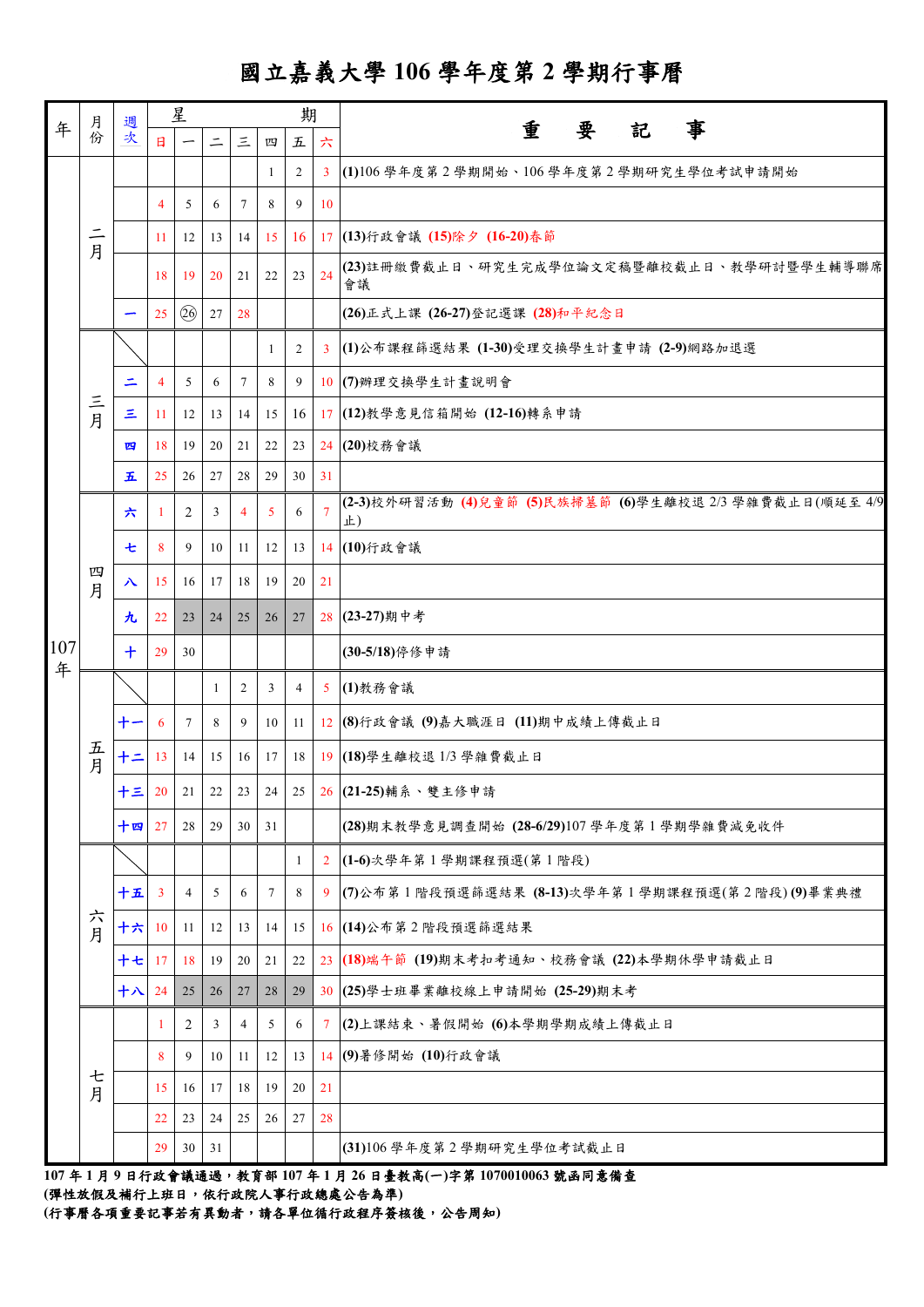## **National Chiayi University Academic Calendar 2017 - 2018 Fall Semester**

|                                            | Year Month Week |                         |                |                   |                | Date                     |        |                |                | Е<br>vent<br>S                                                                                                                                                                                                                                                                                                                                                                         |
|--------------------------------------------|-----------------|-------------------------|----------------|-------------------|----------------|--------------------------|--------|----------------|----------------|----------------------------------------------------------------------------------------------------------------------------------------------------------------------------------------------------------------------------------------------------------------------------------------------------------------------------------------------------------------------------------------|
|                                            |                 |                         |                |                   |                | Sun. Mon. Tue. Wed. Thu. |        | Fri.           | Sat.           |                                                                                                                                                                                                                                                                                                                                                                                        |
|                                            |                 |                         |                |                   | 1              | $\overline{2}$           | 3      | 4              | 5              | (1) Fall Semester begins; Application for master's thesis defense begins for Fall<br>Semester                                                                                                                                                                                                                                                                                          |
|                                            | Aug.            |                         | 6              | 7                 | 8              | 9                        | 10     | 11             | 12             | (8) Administration Meeting (11-9/15) submitting senior's loan application for Fall<br>Semester                                                                                                                                                                                                                                                                                         |
|                                            |                 |                         | 13             | 14                | 15             | 16                       | 17     | 18             | 19             |                                                                                                                                                                                                                                                                                                                                                                                        |
|                                            |                 |                         | 20             | 21                | 22             | 23                       | 24     | 25             | 26             | $(22-9/15)$ submitting freshmen's loan application for Fall Semester                                                                                                                                                                                                                                                                                                                   |
|                                            |                 |                         | 27             | 28                | 29             | 30                       | 31     |                |                | (27) Grandparents' Day                                                                                                                                                                                                                                                                                                                                                                 |
|                                            |                 |                         |                |                   |                |                          |        | 1              | $\overline{2}$ |                                                                                                                                                                                                                                                                                                                                                                                        |
|                                            |                 |                         | 3              | 4                 | 5              | 6                        | 7      | 8              | $\mathbf{Q}$   | (5-8) Orientation for new international students (9-10) Dorm opening-day for New<br>Students                                                                                                                                                                                                                                                                                           |
|                                            | Sep.            |                         | 10             | 11                | 12             | 13                       | 14     | 15             | 16             | (11-12) New student orientation (11-14) Online course selection for new students;<br>Freshman English Proficiency Test (12) Administration Meeting (15)<br>Announcement of course selection results for new students; Deadline to pay tuition<br>and fees; The deadline of final thesis or dissertation and school-leaving; Conference<br>for Teaching and Learning & Mentors Workshop |
|                                            |                 | 1                       | 17             | $(\overline{18})$ | 19             | 20                       | 21     | 22             | 23             | (18) Classes begin (18-19) Online course booking (20) Announcement of online<br>course booking results (21-29) Online courses add/drop period                                                                                                                                                                                                                                          |
| $\overline{2}$                             |                 | $\overline{\mathbf{2}}$ | 24             | 25                | 26             | 27                       | 28     | 29             | 30             | (27) Exchange Student Workshop                                                                                                                                                                                                                                                                                                                                                         |
| $\overline{0}$                             |                 | 3                       | -1             | 2                 | 3              | $\overline{4}$           | 5      | 6              | $\overline{7}$ | (2)Online Mailbox for Suggestions to Instructors begins (2-31) Due for Application<br>of Student Exchange Program (4) Moon Festival (National Holiday)                                                                                                                                                                                                                                 |
| 1                                          |                 | 4                       | 8              | 9                 | 10             | 11                       | 12     | 13             | 14             | (9) Floating holidays (10) Double Tenth Day (National Holiday)                                                                                                                                                                                                                                                                                                                         |
|                                            | Oct.<br>Nov.    | 5                       | 15             | 16                | 17             | 18                       | 19     | 20             | 21             | (17) University Affairs Meeting<br>(27) Reimbursement of 2/3 tuition/miscellaneous fees for suspended/dropout                                                                                                                                                                                                                                                                          |
|                                            |                 | 6<br>7                  | 22<br>29       | 23                | 24             | 25                       | 26     | 27             | 28             | students ends                                                                                                                                                                                                                                                                                                                                                                          |
|                                            |                 |                         |                | 30                | 31             | 1                        | 2      | $\mathfrak{Z}$ | $\overline{4}$ | (31) Academic Affairs Meeting<br>(3-4) NCYU Athletic Events (4) Anniversary Celebration of NCYU                                                                                                                                                                                                                                                                                        |
|                                            |                 | 8                       | 5              | 6                 | 7              | 8                        | 9      | 10             | 11             |                                                                                                                                                                                                                                                                                                                                                                                        |
|                                            |                 | $\boldsymbol{9}$        | 12             | 13                | 14             | 15                       | 16     | 17             | 18             | (13-17) Midterm Exam week (14) Administration Meeting                                                                                                                                                                                                                                                                                                                                  |
|                                            |                 | 10                      | 19             | 20                | 21             | 22                       | 23     | 24             | 25             | (20) Anniversary Celebration of NCYU make up (20-12/8) Application for course<br>withdrawal                                                                                                                                                                                                                                                                                            |
|                                            |                 | 11                      | 26             | 27                | 28             | 29                       | 30     |                |                |                                                                                                                                                                                                                                                                                                                                                                                        |
|                                            |                 |                         |                |                   |                |                          |        | 1              | $\overline{2}$ | (1) Last day for uploading mid-term course grades                                                                                                                                                                                                                                                                                                                                      |
|                                            |                 | 12                      | 3              | $\overline{4}$    | 5              | 6                        | $\tau$ | 8              | $\mathbf{Q}$   | (8) Reimbursement of 1/3 tuition/miscellaneous fees for suspended/dropout students<br>ends                                                                                                                                                                                                                                                                                             |
|                                            |                 | 13                      | 10             | 11                | 12             | 13                       | 14     | 15             | 16             |                                                                                                                                                                                                                                                                                                                                                                                        |
|                                            | Dec.            | 14                      | 17             | 18                | 19             | 20                       | 21     | 22             | 23             | (18) Student Feedback on Teaching Survey begins (18-1/2) Student Tuition Waiver<br>for Fall Semester (19) University Affairs Meeting (22-27) Course pre-selection of<br>Spring Semester (1st stage)                                                                                                                                                                                    |
|                                            |                 | 15                      | 24             | 25                | 26             | 27                       | 28     | 29             | 30             | (28) Announcement of course pre-selection results ( $1st$ stage) (29-1/3) Course pre-<br>selection of Spring Semester (2 <sup>nd</sup> stage)                                                                                                                                                                                                                                          |
|                                            |                 | 16                      | 31             |                   |                |                          |        |                |                |                                                                                                                                                                                                                                                                                                                                                                                        |
| $\overline{2}$<br>$\overline{0}$<br>1<br>8 |                 |                         |                | 1                 | $\overline{2}$ | 3                        | 4      | 5              | 6              | (1) Founding Day of the Republic of China (National Holiday) (4) Announcement<br>of course pre-selection results (2 <sup>nd</sup> stage)                                                                                                                                                                                                                                               |
|                                            | Jan.            | 17                      | $\overline{7}$ | 8                 | 9              | 10                       | 11     | 12             | 13             | (8) Notification of withholding the eligibility for the final examination (9)<br>Administration Meeting (12) Application deadline for suspending study                                                                                                                                                                                                                                 |
|                                            |                 | 18                      | 14             | 15                | 16             | 17                       | 18     | 19             | 20             | (15) Online Clearance Procedure for Undergraduates (15-19) Final Exam week (17-<br>2/23) submitting student's loan application for Spring Semester (19) Draft of Course<br>Plan from individual college for new academic year                                                                                                                                                          |
|                                            |                 |                         | 21             | 22                | 23             | 24                       | 25     | 26             | 27             | (22) Fall Semester ends; Winter vacation begins<br>(26) Deadline for uploading grades for the semester                                                                                                                                                                                                                                                                                 |
|                                            |                 |                         | 28             | 29                | 30             | 31                       |        |                |                | (31) Last day of application for master's thesis defense for Fall Semester                                                                                                                                                                                                                                                                                                             |
|                                            |                 |                         | 29             | 30                | 31             |                          |        |                |                | (31) Last day of application for master's thesis defense for Fall Semester (ends on<br>February 3)                                                                                                                                                                                                                                                                                     |

**Approved by the University Administration Meeting on 9 January, 2018, and approved by MOE in letter No. 1070010063 on 26 January, 2018. (Adjusted holidays and adjusted working days are in accordance to announcements from Directorate-General of Personnel Administration, Executive Yuan.) (If any important item on the calendar requires change, the office responsible must apply by official paper, and after being approved, announce the change.)**